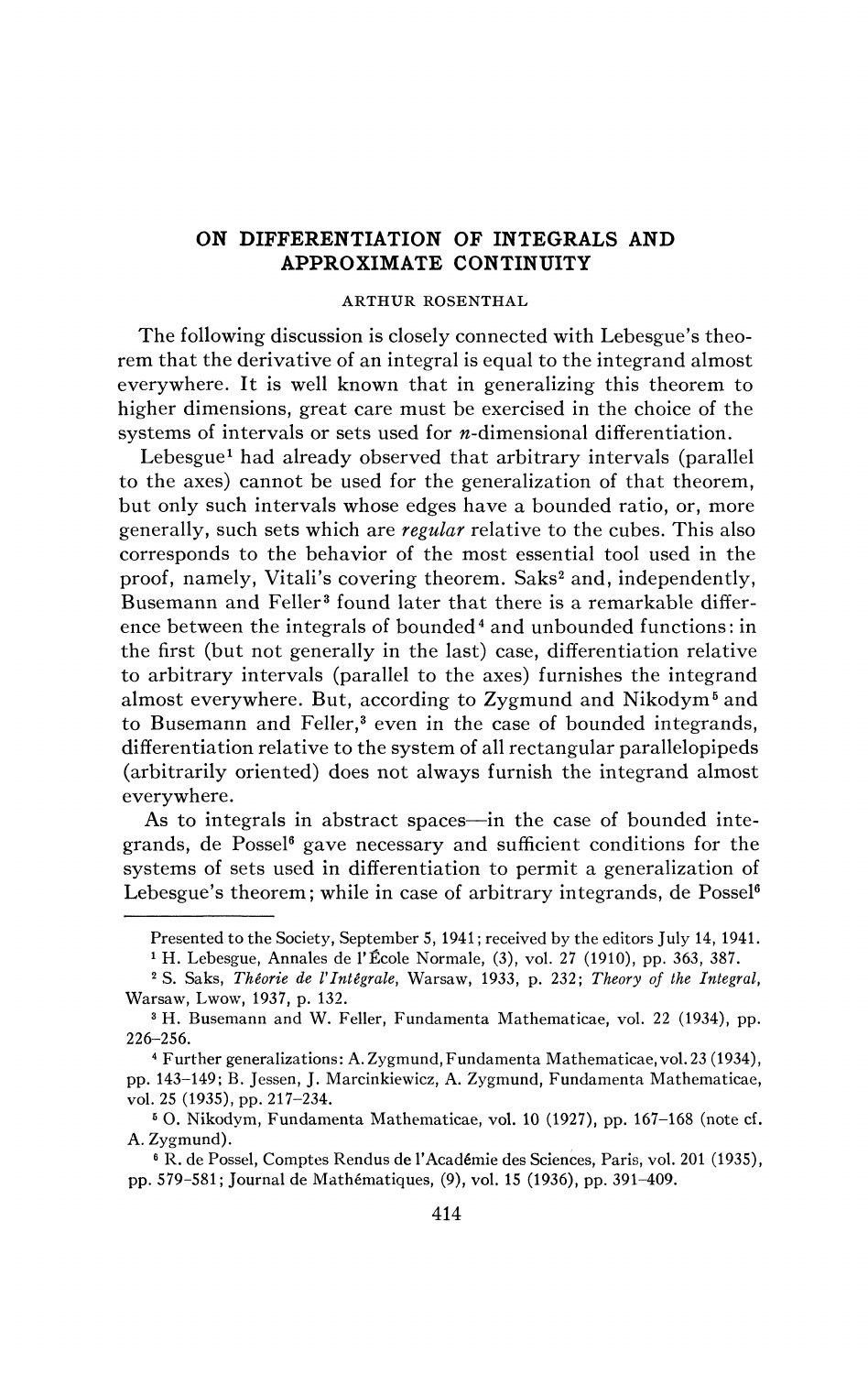and Hahn (in a still unpublished manuscript<sup>7</sup> ) gave sufficient conditions suggested by Vitali's covering theorem.

On the other hand, in the case of bounded integrands, the original result of Lebesgue has been supplemented in an essential way by a theorem of Denjoy,<sup>8</sup> namely, that differentiation of an integral furnishes the integrand certainly wherever the integrand is *approximately continuous.* Denjoy proved this theorem for the case of one dimension, Saks<sup>2</sup> generalized it for more dimensions, namely-as in Lebesgue's theorem for bounded functions—using arbitrary intervals. Of course, the definition of approximate continuity depends on the notion of the density of a set *M,* and as the density of *M* results from differentiation of the characteristic function of *M,* the notion of approximate continuity also depends on the systems of sets used for this differentiation. Therefore, it is natural to use the same systems for definition of density and consequently of approximate continuity as for differentiation of the integral, especially if we are speaking (as in the theorem of Denjoy) about approximate continuity and differentiation simultaneously.

In preparing the second volume of Hahn's *Réelle Funktionen,<sup>7</sup>* 1 observed that there is an essential difference between the generalization of Lebesgue's theorem and that of Denjoy: While in the case of *Lebesgue's* theorem (also for bounded integrands) only rather *special* systems of sets can be used for differentiation, it is possible for the generalization of *Denjoy's* theorem, in any metric space (as will be shown), to *differentiate relative to quite arbitrary,* only *indefinitely fine, systems of sets* (see Theorem l). <sup>9</sup> In a certain sense (namely, for *regular* derivatives), the approximate continuity at a point is even *necessary and sufficient* for the derivative of the integral to be equal to the integrand, assumed as bounded (see Theorem 4).

Another theorem of Denjoy<sup>10</sup> states that every measurable function is approximately continuous almost everywhere. The systems of sets

<sup>7</sup> This manuscript forms the basis of the second volume of Hahn's *Réelle Funktionen* which is now being elaborated and prepared for publication by the author of the present paper. The more general systems used by de Possel (see Footnote 6) in the case of bounded integrands, or the quite arbitrary "indefinitely fine" systems to be used here, had not been considered by Hahn. The notations of this second volume are used here.

<sup>8</sup> A. Denjoy, *Sur les fonctions dérivées sommables,* Bulletin de la Société Mathématique de France, vol. 43 (1915), p. 172.

<sup>&</sup>lt;sup>9</sup> For instance, in the *n*-space relative to the system of all the rectangular parallelopipeds (arbitrarily oriented).

<sup>10</sup> A. Denjoy, loc. cit., p. 170; see also W. Sierpinski, Fundamenta Mathematicae, vol. 3 (1922), p. 320.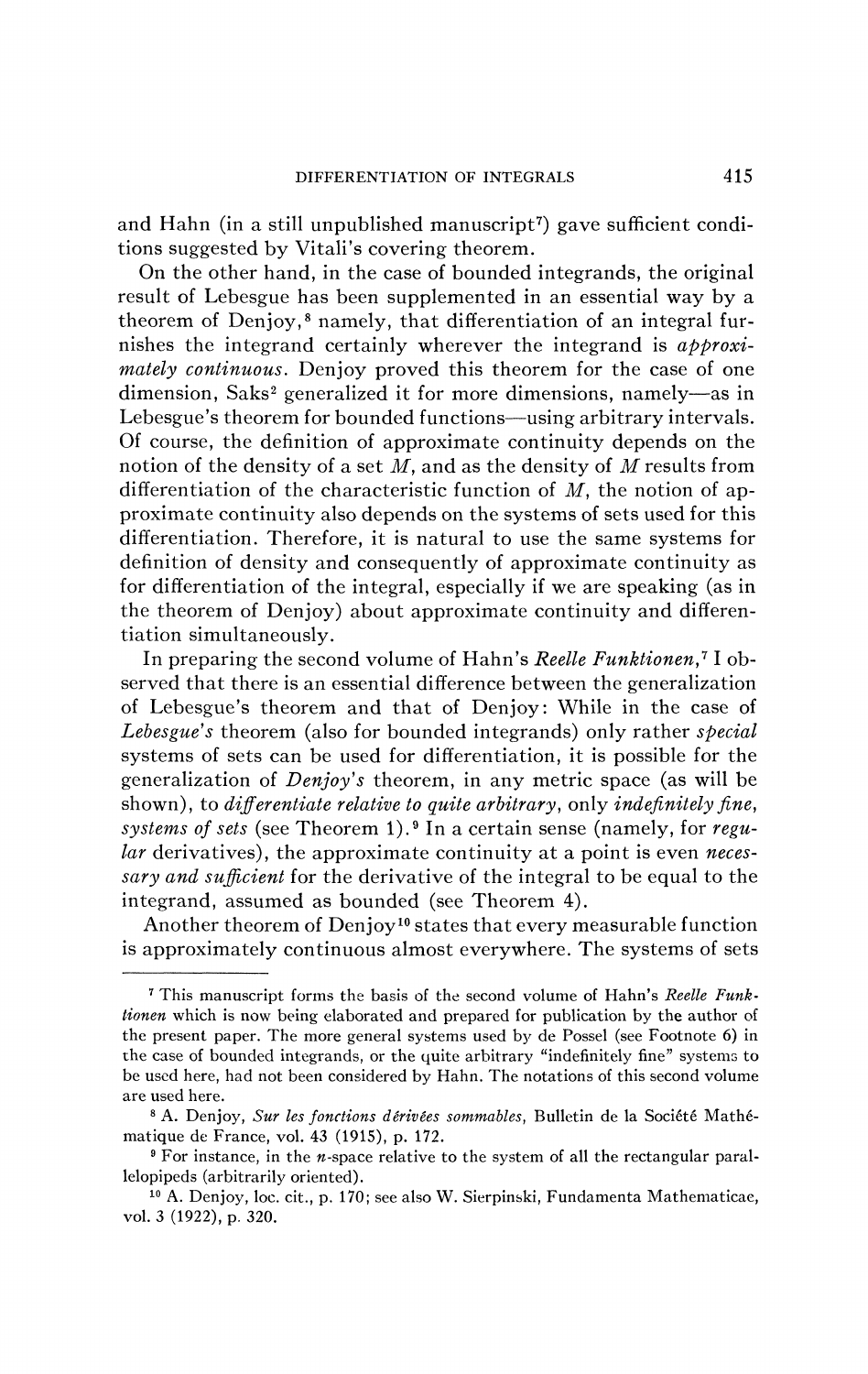used in the generalization of this theorem can be the same<sup>11</sup> as, but cannot be more general than, those used in the generalization of Lebesgue's theorem for bounded integrands, for the two theorems of Denjoy taken together immediately imply Lebesgue's theorem for bounded integrands.

Thus we have the following situation: For the generalization of Denjoy's theorem that the derivative of an integral furnishes the integrand (assumed as bounded) certainly wherever the integrand is approximately continuous, the systems of sets used for differentiation can be chosen quite arbitrarily; yet in order to get Lebesgue's result that the integrand is obtained almost everywhere (or Denjoy's second result that the integrand is approximately continuous almost everywhere), the systems of sets employed must be rather special.

Let *R* be a metric space,  $\mathfrak{M}$  a  $\sigma$ -field consisting of subsets of *R*, with  $R\in\mathfrak{M}$ ; let  $\phi$  and  $\psi$  be totally additive, finite set functions in  $\mathfrak{M}$ ; let  $\psi(M) \ge 0$  for  $M \in \mathfrak{M}$ , (so that  $\psi(M)$  is monotone increasing in  $\mathfrak{M}$ ), and let  $\mathfrak{M}$  be complete for  $\psi$ .

A system  $\mathfrak{Q} \subseteq \mathfrak{M}$  of sets may be called an *indefinitely fine system of sets,* if to every point  $a \in \mathbb{R}$  there corresponds a certain subsystem  $\mathfrak{Q}_a \subseteq \mathfrak{Q}$  consisting of non-empty sets such that for every  $\rho > 0$  there is a set  $Q \in \mathfrak{D}_a$  contained in the sphere  $S_{ab}$  (with center a and radius  $\rho$ ).

If there is a sequence of sets  $Q_r \in \mathfrak{D}_a$  converging to a so that the sequence<sup>12</sup>  $\phi(Q_\nu)/\psi(Q_\nu)$  converges to a limit  $d,$ <sup>13</sup> then  $d$  will be called a *derivate* of  $\phi$  with respect to  $\psi$  at the point *a* relative to  $\mathfrak{D}$ . The largest and smallest of these numbers  $d^{13}$  (if a is fixed) are called the  $\mu p \rho e r$ and *lower derivate* of  $\phi$  with respect to  $\psi$  at *a* relative to  $\mathfrak{Q}$ :

$$
\overline{D}(a, \phi, \psi, \mathfrak{Q}), \qquad \underline{D}(a, \phi, \psi, \mathfrak{Q}).
$$

If

$$
\overline{D}(a, \phi, \psi, \mathfrak{Q}) = \underline{D}(a, \phi, \psi, \mathfrak{Q}),
$$

we call this value the *derivative*  $D(a, \phi, \psi, \Omega)$  of  $\phi$  with respect to  $\psi$ at *a* relative to Q .

Following Lebesgue<sup>1</sup> we say that a sequence of sets  $M_r \in \mathfrak{M}$  con*verges regularly* to a (for  $\psi$  relative to  $\Omega$ ), if there exists a number  $f(a) > 0$  and a sequence of sets  $Q_{\nu} \in \mathfrak{D}_a$  converging to a, such that for almost all *v* we have :

We shall not prove it here.

<sup>&</sup>lt;sup>12</sup> If  $\psi(Q_v) = 0$ , this quotient is to be 0,  $+\infty$ ,  $-\infty$ , according as  $\phi(Q_v) = 0$ ,  $> 0$ , <0.

Which may be finite or infinite.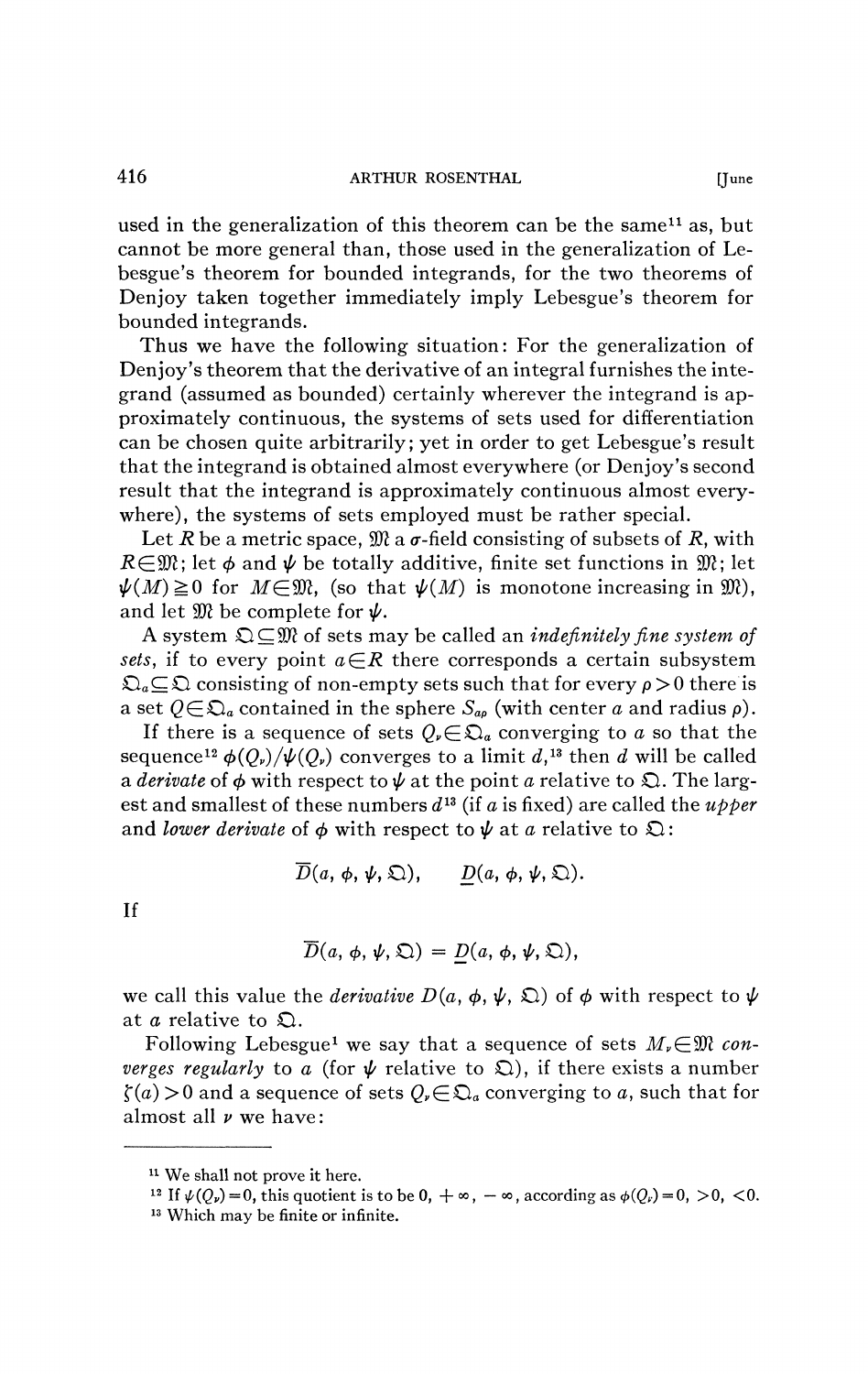(1) 
$$
M_{\nu} \subseteq Q_{\nu}, \qquad \psi(M_{\nu}) \geq \zeta \cdot \psi(Q_{\nu}).
$$

If we have  $\phi(M_\nu)/\psi(M_\nu) \rightarrow D(a, \phi, \psi, \mathfrak{Q})$  for every sequence  $M_\nu$  converging regularly to *a* (for  $\psi$  relative to  $\Omega$ ), we say that the *derivative*  $D(a, \phi, \psi, \Omega)$  is *regular* at a.

If  $A\!\in\!\mathfrak{M},$  let us set  $\phi(M)\!=\!\psi(A\,M)$ ; then  $D(a,\phi,\psi,\mathfrak{Q}),$   $D(a,\phi,\psi,\mathfrak{Q}),$ and  $D(a, \phi, \psi, \mathfrak{Q})$  become the *upper density*  $\bar{d}(a, A, \psi, \mathfrak{Q})$ , the *lower density d(a, A,*  $\psi$ *,*  $\mathfrak{D}$ *), and the <i>density d(a, A,*  $\psi$ *,*  $\mathfrak{D}$ *)* of A at a for  $\psi$ relative to  $\mathfrak{Q}$ ; all these values are greater than or equal to 0 and less then or equal to 1.

Let  $R^*$  be the set of all those  $a \in R$  for which there is a sequence of sets  $Q_{\nu} \in \mathfrak{Q}_a$  converging to a, such that  $\psi(Q_{\nu}) = 0$ . Then we have:

(2) 
$$
\underline{d}(a, A, \psi, \mathfrak{Q}) = 0, \qquad \text{for all } a \in \mathbb{R}^*.
$$

LEMMA 1. For every  $a \in R - R^*$  we have:

$$
\underline{d}(a, A, \psi, \mathfrak{Q}) + d(a, R - A, \psi, \mathfrak{Q}) = 1;
$$
  

$$
\overline{d}(a, A, \psi, \mathfrak{Q}) + \underline{d}(a, R - A, \psi, \mathfrak{Q}) = 1.
$$

PROOF. If  $Q \in \mathfrak{D}_a$ , then  $\psi(AQ) + \psi((R-A)Q) = \psi(Q)$ ; thus, if  $\psi(Q) \neq 0: \psi(AQ)/\psi(Q) + \psi((R-A)Q)/\psi(Q) = 1.$ 

LEMMA 2. If  $d(a, A_1, \psi, \mathfrak{Q}) = 0$  and  $d(a, A_2, \psi, \mathfrak{Q}) = 0$ , then also  $d(a, A_1 + A_2, \psi, \mathfrak{Q}) = 0.$ 

PROOF. Let  $Q_{\nu} \in \mathfrak{D}_a$  be a sequence converging to a and choose  $\epsilon > 0$ ; then  $\psi(A_1Q_\nu) \leq \epsilon \psi(Q_\nu)$ ,  $\psi(A_2Q_\nu) \leq \epsilon \psi(Q_\nu)$  for almost all  $\nu$ ; thus also  $\psi((A_1+A_2)Q_v)\leq 2\epsilon\psi(Q_v)$ , that is,  $\psi((A_1+A_2)Q_v)/\psi(Q_v) \rightarrow 0$ .

LEMMA 3. If  $d(a, A_1, \psi, \mathfrak{Q}) = 1$  and  $d(a, A_2, \psi, \mathfrak{Q}) = 1$ , then also  $d(a, A_1A_2, \psi, \Omega) = 1.$ 

PROOF. According to  $(2): a \in \mathbb{R} - \mathbb{R}^*$ ; therefore because of Lemma 1,  $d(a, R - A_1, \psi, \mathfrak{Q}) = 0, d(a, R - A_2, \psi, \mathfrak{Q}) = 0$ , which implies by Lemma 2,  $d(a, R - A_1A_2, \psi, \Omega) = 0$ ; therefore again because of Lemma 1,  $d(a, A_1A_2, \psi, \Omega) = 1.$ 

If  $\alpha$ ,  $\beta$  are two real numbers ( $\pm \infty$  permitted), we write:<sup>14</sup>  $||\alpha - \beta|| = |S(\alpha) - S(\beta)|$ , where  $S(\xi)$  means the "bounding transformation"  $\xi/(1+|\xi|)$ . Furthermore,  $[f(x) < y]$  denotes the set of all  $x \in R$ , for which  $f(x) < y$  holds; similar notations are used in analogous cases.

In the following, let f always be a  $\psi$ -measurable function (that is, measurable with respect to  $\psi$  as measure).

<sup>14</sup> H. Hahn, *Réelle Funktionen,* I, Leipzig, 1932, p. 178.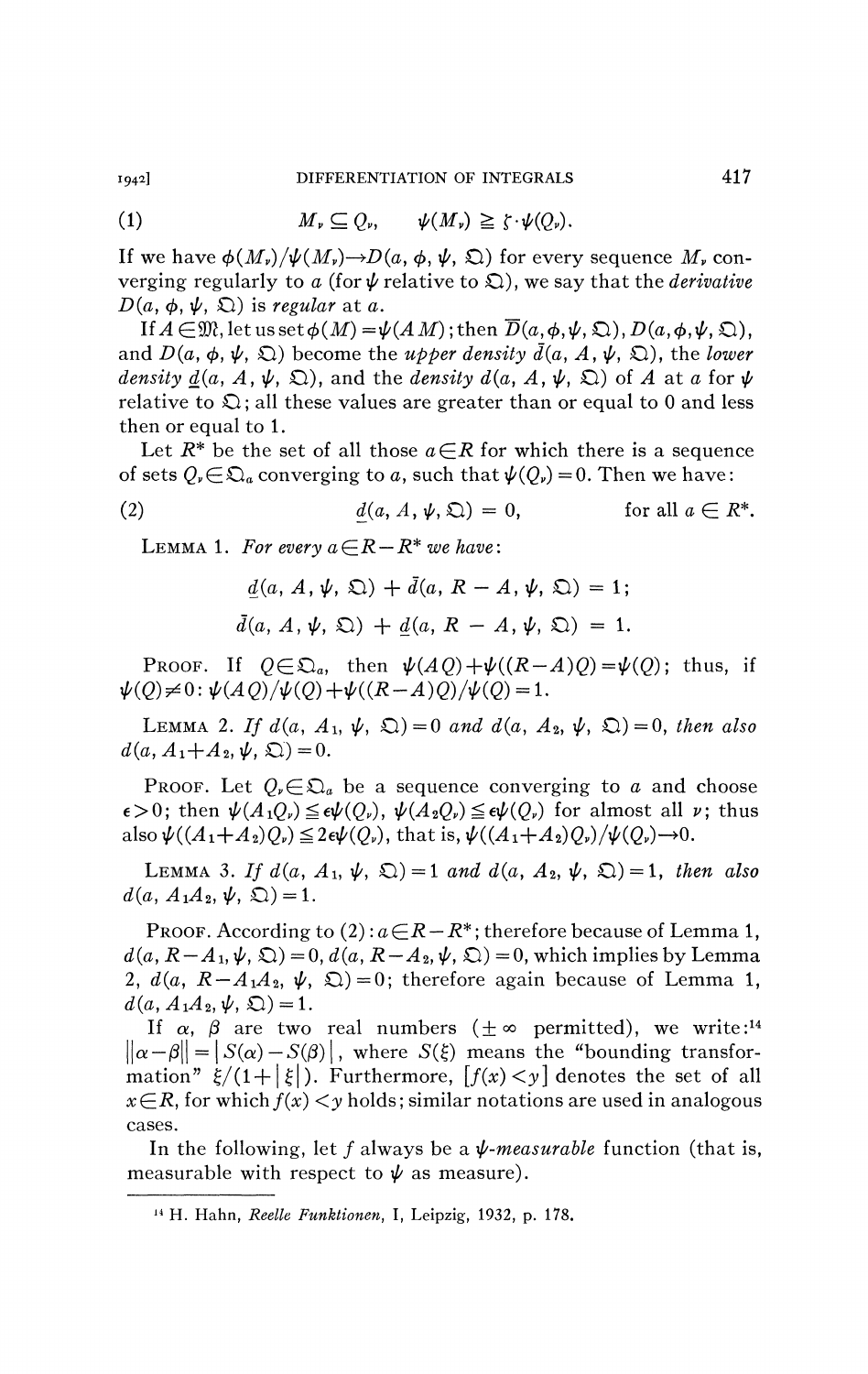The function ƒ is called *approximately continuous<sup>1</sup> \** at the point *a*  (for  $\psi$  relative to  $\Omega$ ), if for every  $\epsilon > 0$  the set  $\|f(x) - f(a)\| < \epsilon$  has density 1 at *a* (for  $\psi$  relative to  $\Omega$ ). If  $f(a)$  is finite, in this definition  $||f(x) - f(a)|| < \epsilon$  may be replaced by  $|f(x) - f(a)| < \epsilon$ .

Equation (2) immediately implies the following lemma.

LEMMA 4. If f is approximately continuous at a (for  $\psi$  relative to  $\mathfrak{D}$ ), *then*  $a \in R - R^*$ .

LEMMA 5.<sup>16</sup> In order that f be approximately continuous at a (for  $\psi$ *relative to*  $\Omega$ ), *it is necessary and sufficient that for every*  $y > f(a)$  *and for every y'*  $\lt f(a)$  the sets  $[f(x) \lt y]$  and  $[f(x) > y']$  have density 1 at a *(for*  $\psi$  *relative to*  $\Omega$ ).

NECESSITY. Let  $\epsilon > 0$  be sufficiently small; then  $y > f(a)$ ,  $y' < f(a)$ imply  $\|f(x)-f(a)\|<\epsilon\leq[f(x)<y]$  and  $\subseteq[f(x)>y']$ .

SUFFICIENCY. If for every  $y > f(a)$  and every  $y' < f(a)$  the sets  $[f(x) < y]$  and  $[f(x) > y']$  have density 1 at a, then, because of Lemma 3, the same is true for the set  $[f(x) < y] \cdot [f(x) > y']$  and thus also for the set  $\left|\left| \left| f(x) - f(a) \right| \right| < \epsilon \right|$ .

LEMMA 6. *In order that f be not approximately continuous at the point*   $a\in R - R^*$  (for  $\psi$  relative to  $\mathfrak{D}$ ), it is necessary and sufficient that there *exists either a y > f(a) or a y'* < *f(a), so that the upper density (for*  $\psi$  *relative to*  $\Omega$ ) *of the set*  $[f(x) \geq y]$  *or*  $[f(x) \leq y']$  *is positive at a.* 

NECESSITY. Because of Lemma 5, there exists either a  $y > f(a)$  or a  $y' < f(a)$ , such that the set  $[f(x) < y] = A$  or  $[f(x) > y'] = A'$  has a lower density less than 1 at *a*. But  $R - A = [f(x) \ge y], R - A' = [f(x) \le y']$ , and, because of Lemma 1, we have either  $\bar{d}(a, R-A, \psi, \mathcal{Q}) > 0$  or  $\bar{d}(a, R-A', \psi, \mathfrak{Q}) > 0.$ 

SUFFICIENCY. Using the same notation, we have either  $\bar{d}(a, R - A, \bar{b})$  $\psi$ ,  $\Omega$ ) > 0 or  $\bar{d}(a, R - A', \psi, \Omega)$  > 0. Thus because of Lemma 1, either

$$
d(a, A, \psi, \mathfrak{Q}) < 1
$$

or

$$
\underline{d}(a, A', \psi, \mathfrak{Q}) < 1.
$$

Therefore, because of Lemma 5,  $f$  is not approximately continuous at a.

<sup>15</sup> A. Denjoy, loc. cit., p. 165.

<sup>16</sup> A. Denjoy, loc. cit., p. 169.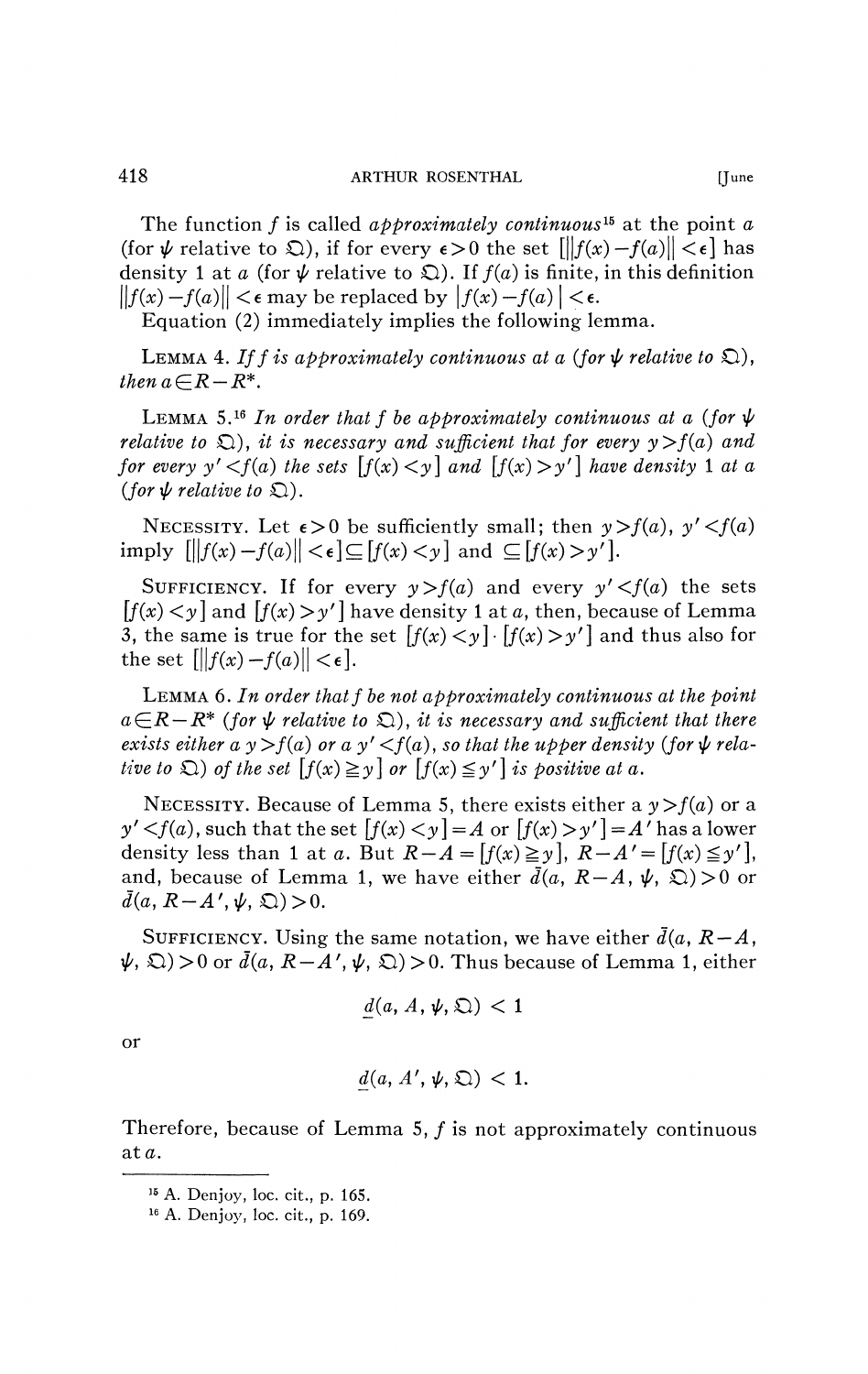LEMMA 7. If  $|f| \leq k$  holds, except perhaps on a set of  $\psi$ -measure zero, *and if f is approximately continuous at a, then also*  $|f(a)| \leq k$ .

PROOF. We set  $[f(x) > k] = A$ ; then  $\psi(A) = 0$ . If  $f(a) > k$ , then, according to Lemma 5, *A* has density 1 at a; thus there exists a set  $Q \in \mathfrak{Q}_a$ , such that  $\psi(AQ) > 0$ ; therefore we have  $\psi(A) > 0$ , contrary to  $\psi(A) = 0$ . In the same way we see that  $f(a) < -k$  is impossible.

Now let the function f be not only  $\psi$ -measurable in R, but also  $\psi$ -integrable (that is, integrable with respect to the measure  $\psi$ ) for all  $M \in \mathfrak{M}$  in the sense of Radon and Fréchet;<sup>17</sup> we set  $\phi(M) = (M) \int f d\psi$ , where f is integrated with respect to  $\psi$  over the set  $M\in\mathfrak{M}$ . If the  $\psi$ -measurable function f is  $\psi$ -bounded (that is, bounded, except perhaps on a set of  $\psi$ -measure zero), then f is also  $\psi$ -integrable.

THEOREM 1. Let  $\mathfrak{D}$  be an indefinitely fine system, let f be  $\psi$ -measurable and  $\psi$ -bounded<sup>18</sup> in R, and  $\phi(M) = (M) \int f d\psi$ . If f is approxi*mately continuous at a for*  $\psi$  relative to  $\mathfrak{D}$ , then  $\phi$  has the derivative  $D(a, \phi, \psi, \Omega) = f(a)$  at a.

PROOF. Let  $Q_{\nu} \in \mathfrak{D}_a$  be a sequence of sets converging to a. As we have  $a \in \mathbb{R} - \mathbb{R}^*$  according to Lemma 4, we can assume  $\psi(Q_r) \neq 0$ . As f is  $\psi$ -bounded, because of Lemma 7  $f(a)$  is finite. For a given  $\epsilon > 0$ , we write:  $B = \left[ |f(x) - f(a)| < \epsilon \right]$ . Then we have

(3) 
$$
\phi(Q_{\nu}) = (Q_{\nu}B) \int f d\psi + (Q_{\nu} - B) \int f d\psi.
$$

Because of  $|f(x) - f(a)| < \epsilon$  on *B*, we have

(4) 
$$
(Q,B)\int f d\psi = (f(a) + \theta_1 \epsilon) \cdot \psi(Q,B), \qquad |\theta_1| \leq 1.
$$

As f is  $\psi$ -bounded, there is a finite c, such that  $|f(x)| \leq c$ , except perhaps for a set of  $\psi$ -measure zero; thus we have

(5) 
$$
(Q_{\nu} - B) \int f d\psi = \theta_2 c \psi (Q_{\nu} - B), \qquad |\theta_2| \leq 1.
$$

As f is approximately continuous at a, we have  $d(a, B, \psi, \mathcal{Q}) = 1$ , thus  $\psi(Q_\nu B)/\psi(Q_\nu) \rightarrow 1$ , and therefore

<sup>17</sup> J. Radon, Sitzungsberichte, Akademie der Wissenschaften, Vienna, lia, vol. 122 (1913), pp. 1324-1332; M. Fréchet,/ Comptes Rendus de l'Académie des Sciences, Paris, vol. 160 (1915), pp. 839-840; Bulletin de la Société Mathématique de France, vol. 43 (1915), pp. 248-265.

<sup>&</sup>lt;sup>18</sup> That the condition,  $f$  be  $\psi$ -bounded, is essential is already shown by an example given by A. Denjoy, loc. cit., p. 173 (for the 1-dimensional case and  $\psi$  meaning Lebesgue's linear measure).